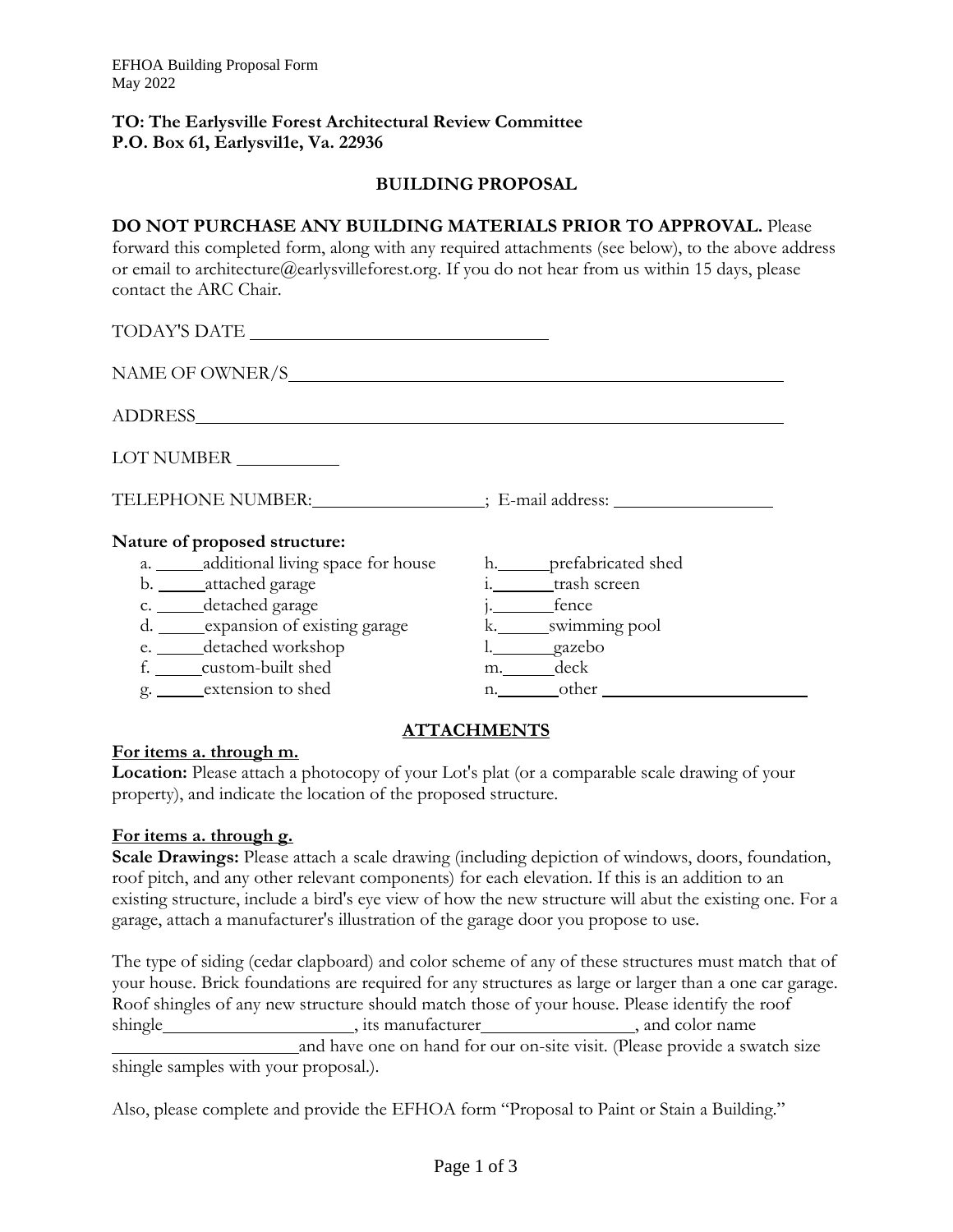EFHOA Building Proposal Form May 2022

## **For item h. -- Prefabricated Shed**

Please attach a manufacturer's illustration of the design you have chosen. Whether custom-built or prefabricated, we require sheds to be finished with cedar clapboard, painted or stained to match your house, and roofed with shingles that match those of your house as closely as possible. The roof of the shed should be in a style similar to that of the house. Please enclose a roof shingle swatch with your proposal along with the name of the manufacturer and color name\_\_\_\_\_\_\_\_\_\_\_. A "Painting Proposal" must be submitted with a shed proposal.

## **For item i. --Trash Bin**

| Specify type of material: | Cedar Board or                                                                  |        | <b>Framed Lattice Board</b> |
|---------------------------|---------------------------------------------------------------------------------|--------|-----------------------------|
| Specify dimensions:       | $L$ ength,                                                                      | Width, | Height                      |
|                           | A "Painting Proposal" must be submitted if the bin is to be painted or stained. |        |                             |

#### **For item j.-- Fence**

Purpose:

Type of material: Split rail Paddock Post & Wire (specify type of posts and type of wire )

Wood Finish: Unstained or Stained in:

Painting a fence requires a "Painting Proposal."

#### **For item k. -- Swimming Pool**

Attach scale drawing or manufacturer's illustration of pool and specify dimensions above and below

ground:

Attach manufacturer's illustration of pool fencing and specify nature of fencing material to be

used:

Specify construction materials: New York Channels and Channels and Channels and Channels and Channels and Channels and Channels and Channels and Channels and Channels and Channels and Channels and Channels and Channels and

How do you propose to treat the area surrounding the pool?

Provide a "Painting Proposal" for colors for the pool, pool deck, fencing and any related structure.